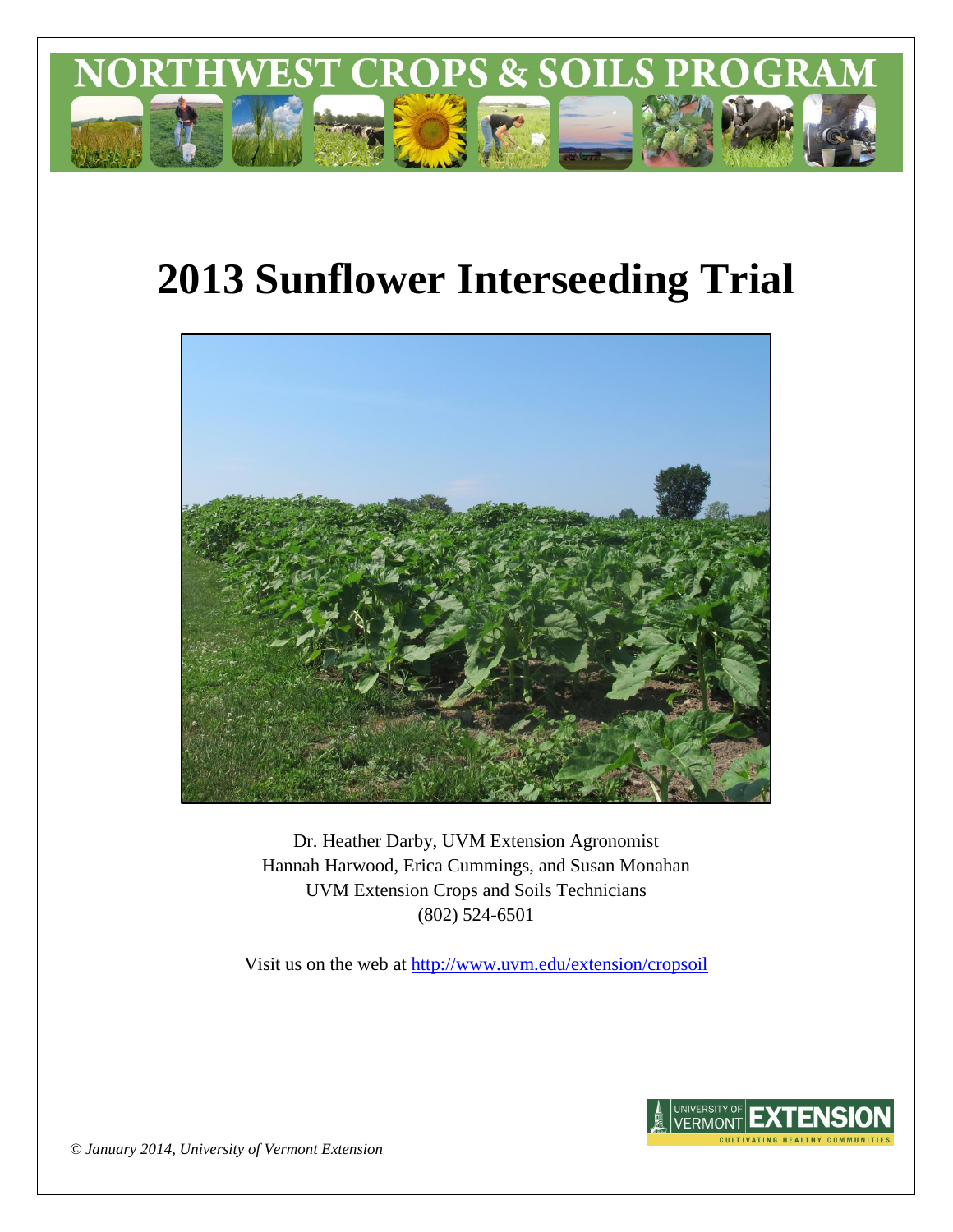### **2013 SUNFLOWER INTERSEEDING TRIAL Dr. Heather Darby, University of Vermont Extension** [heather.darby\[at\]uvm.edu](mailto:heather.darby@uvm.edu?subject=2013%20Sunflower%20Interseeding)

Sunflower, a relatively new crop for Vermont, has the potential to add value to a farm operation in the form of fuel, feed, food, and fertilizer. However, pest pressures, including weed competition, have limited the yield potential of Vermont sunflower in the past. The practice of interseeding, or planting cover crops between rows, could limit the early-season weed pressures and allow for a competitive advantage for sunflower, increasing yields and quality. Crops like clover, tillage radish, and annual ryegrass may also benefit long-term soil health and decrease expensive inputs by adding organic matter and nutrients into the soil.

# **MATERIALS AND METHODS**

In 2013, a trial was initiated at Borderview Research Farm in Alburgh, VT to determine the impact of interseeded crops on sunflower yield and quality (Table 1). The experimental design was a randomized complete block with interseeded cover crops (ryegrass, radish, red clover, and control) as the treatments (Table 2). There were three replications, and each plot was 10' by 90,' with four rows of sunflower. The soil at the research site is a Benson rocky silt loam with a 3-8% slope, and winter canola was previously grown in the trial location.

| Location                                | <b>Borderview Research Farm - Alburgh, VT</b>                       |  |  |  |  |
|-----------------------------------------|---------------------------------------------------------------------|--|--|--|--|
| Soil type                               | Benson rocky silt loam, 3-8% slope                                  |  |  |  |  |
| <b>Previous crop</b>                    | Winter canola                                                       |  |  |  |  |
| <b>Interseeding treatments</b>          | Annual ryegrass, red clover, tillage radish, control (no intercrop) |  |  |  |  |
| <b>Replications</b>                     | 3                                                                   |  |  |  |  |
| Plot size (ft)                          | $10'$ x $90'$                                                       |  |  |  |  |
| <b>Sunflower variety</b>                | Cobalt II                                                           |  |  |  |  |
| Sunflower planting rate (seeds $ac-1$ ) | 34,000                                                              |  |  |  |  |
| Row width (in.)                         | 30                                                                  |  |  |  |  |
| <b>Planting equipment</b>               | John Deere 1750 MaxEmerge planter                                   |  |  |  |  |
| <b>Sunflower planting date</b>          | $31$ -May                                                           |  |  |  |  |
| <b>Interseeding equipment</b>           | Penn State Cover Crop Interseeder and Applicator                    |  |  |  |  |
| <b>Interseeding date</b>                | $13$ -Jul                                                           |  |  |  |  |
| <b>Sunflower harvest date</b>           | $21$ -Oct                                                           |  |  |  |  |

**Table 1. Agronomic information for sunflower interseeding trial, Alburgh, VT, 2013.**

#### **Table 2. Intercrop planting specifics for sunflower interseeding trial, Alburgh, VT, 2013.**

| Crop            | <b>Variety</b>              | Seeding rate (lbs $ac^{-1}$ ) |  |  |
|-----------------|-----------------------------|-------------------------------|--|--|
| Annual ryegrass | Greenspirit                 | 25                            |  |  |
| Radish          | Tillage Radish <sup>®</sup> | 18                            |  |  |
| Red clover      | Freedom                     |                               |  |  |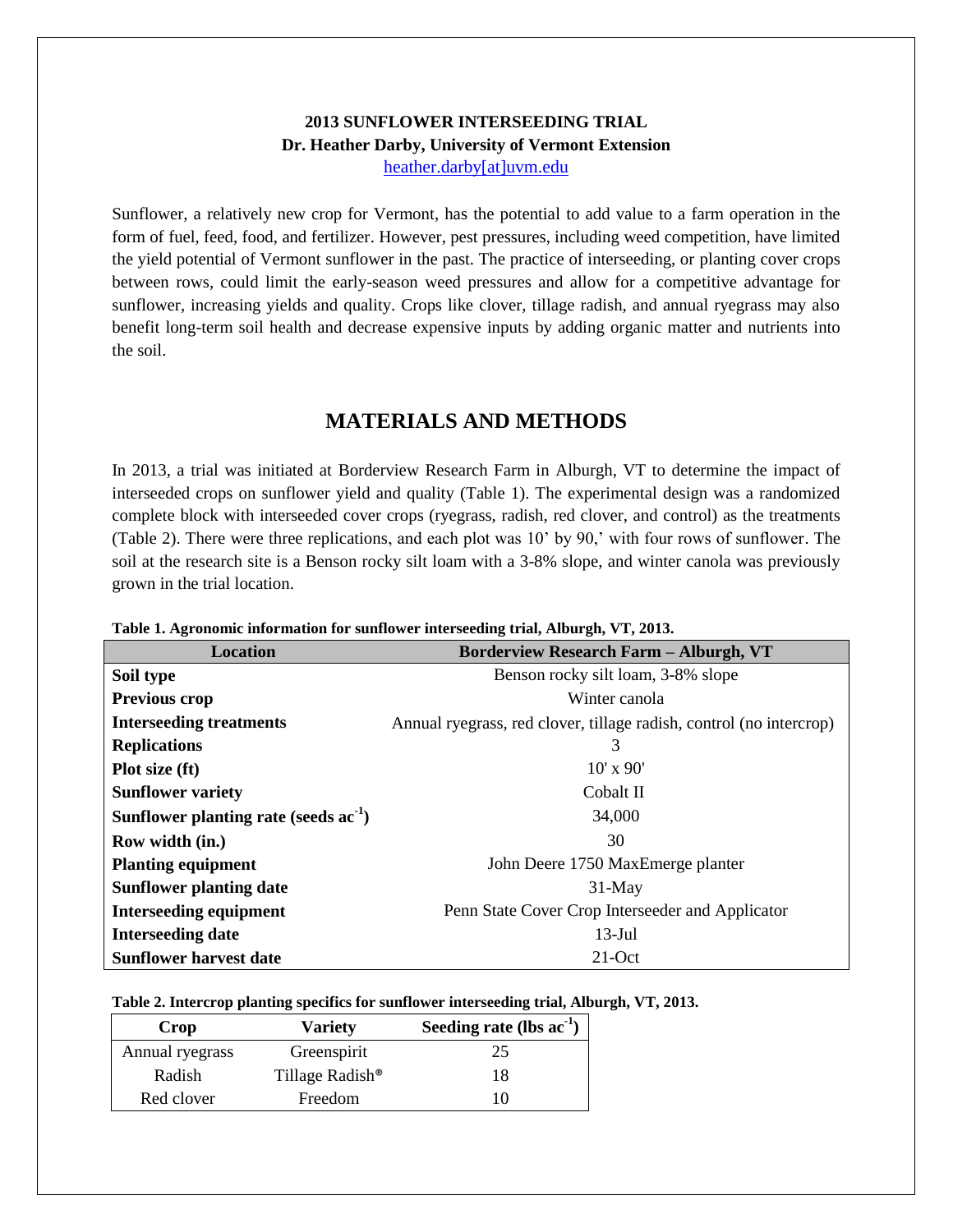

**Figure 1. Penn State Cover Crop Interseeder and Applicator.**

Sunflowers were planted in 30" rows on 31- May with a John Deere 1750 MaxEmerge corn planter fitted with shorter sunflower fingers. The variety Cobalt II (Seeds 2000) was planted at 34,000 viable seeds per acre. To establish the interseeded crops, an implement was borrowed from Pennsylvania State University, which has the capability to both seed cover crops and apply nutrients simultaneously (Figure 1). Crops were interseeded on 13-Jul, later than ideal, but as early as soil conditions would allow. Normally interseeded crops would be planted closer to the main crop's planting date, to become established before the main crop and successfully compete with early-season weeds.

Plots were harvested on 21-Oct with an

Almaco SPC50 plot combine with a 5' head and specialized sunflower harvest pans. At harvest, test weight and seed moisture were determined for each plot, with a Berckes Test Weight Scale and a Dickeyjohn M20P moisture meter. Oil from a known volume of each seed sample was extruded on 20-Nov with a Kern Kraft Oil Press KK40, and the oil quantity was measured to calculate oil content. Oil yield (in lbs per acre and gallons per acre) was adjusted to 10% pressing moisture and reported.

Data were analyzed using mixed model analysis using the mixed procedure of SAS (SAS Institute, 1999). Replications within trials were treated as random effects, and soil amendment treatments were treated as fixed. Mean comparisons were made using the Least Significant Difference (LSD) procedure when the Ftest was considered significant  $(p<0.10)$ .

Variations in yield and quality can occur because of variations in genetics, soil, weather, and other growing conditions. Statistical analysis makes it possible to determine whether a difference among hybrids is real or whether it might have occurred due to other variations in the field. At the bottom of each table a LSD value is presented for each variable (i.e. yield). Least Significant Differences (LSDs) at the 0.10 level of significance are shown, except where analyzed by pairwise comparison (t-test). Where the difference between two treatments within a column is equal to or greater than the LSD value at the bottom of the column, you can be sure that for 9 out of 10 times, there is a real difference between the two

treatments. Treatments that were not significantly lower in performance than the top-performing treatment in a particular column are indicated with an asterisk. In the example at right, hybrid C is significantly different from hybrid A but not from hybrid B. The difference between C and B is equal to 1.5, which is less than the LSD value of 2.0. This means that these hybrids did not differ in yield. The difference between C and A is equal to 3.0, which is greater than the LSD

| <b>Treatment</b> | Yield  |
|------------------|--------|
| A                | 6.0    |
| B                | $7.5*$ |
| C                | $9.0*$ |
| LSD              | 2.0    |

value of 2.0. This means that the yields of these hybrids were significantly different from one another.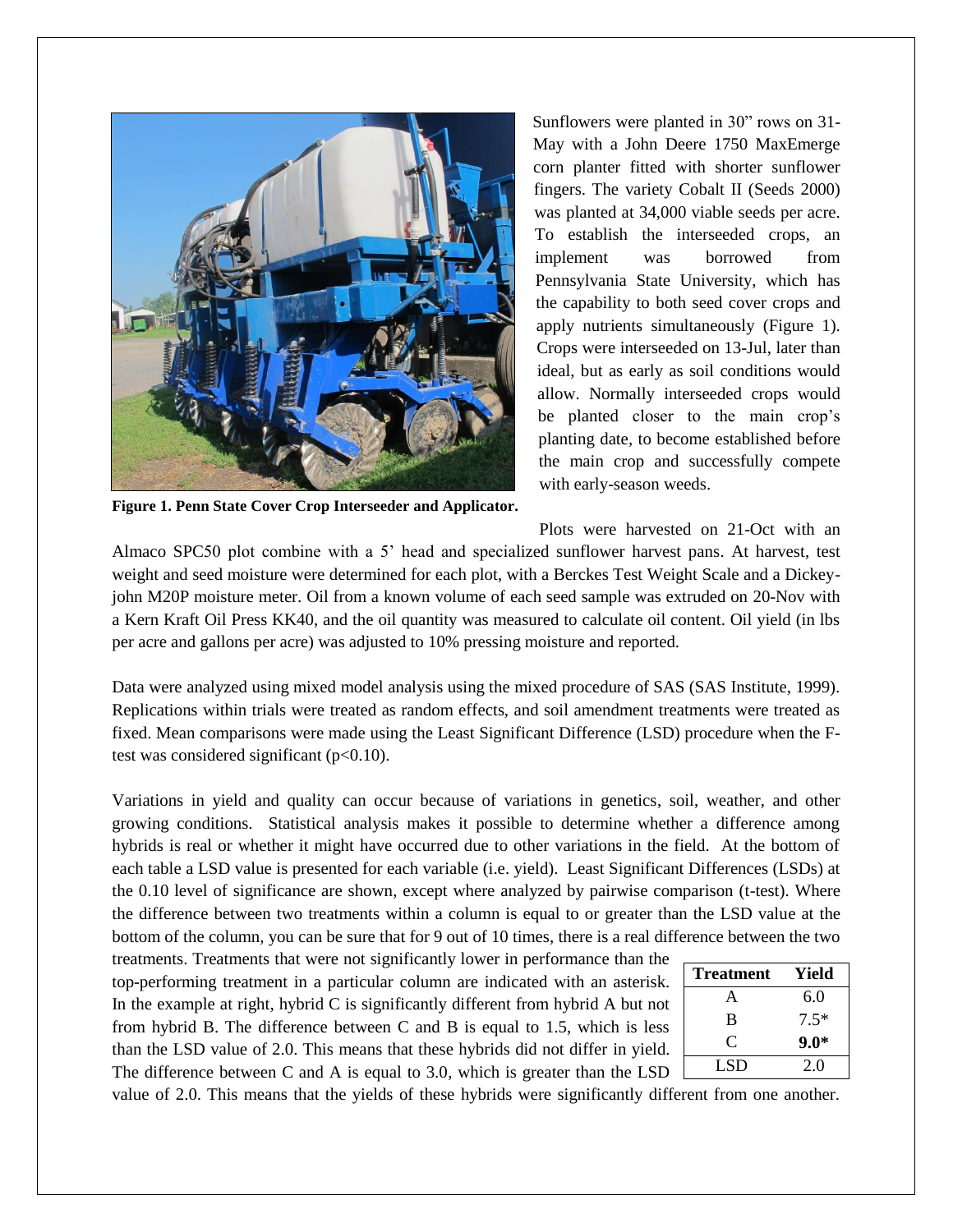The asterisk indicates that hybrid B was not significantly lower than the top yielding hybrid C, indicated in bold.

# **RESULTS**

Weather data was collected with an onsite Davis Instruments Vantage Pro2 weather station equipped with a WeatherLink data logger. Temperature, precipitation, and accumulation of Growing Degree Days (GDDs) are consolidated for the 2013 growing season (Table 3). Historical weather data are from 1981- 2010 at cooperative observation stations in Burlington, VT, approximately 45 miles from Alburgh, VT.

For the most part, it was colder and wetter than average in the spring of 2013. In June 2013, there were 5.54 more inches of precipitation than normal. After June, however, the summer of 2013 was drier than normal, with an average of 5.20 inches fewer than average in July, August, and September. GDDs are calculated at a base temperature of 44°F for sunflowers. Between the months of planting and harvesting, there were an accumulated 2950 GDDs for sunflowers, 74 more than the 30-year average.

| Alburgh, VT                         | June    | July    | August  | September | October         |
|-------------------------------------|---------|---------|---------|-----------|-----------------|
| Average temperature $({}^{\circ}F)$ | 64.0    | 71.7    | 67.7    | 59.3      | 51.1            |
| Departure from normal               | $-1.8$  | 1.1     | $-1.1$  | $-1.3$    |                 |
|                                     |         |         |         |           |                 |
| Precipitation (inches)              | $9.23*$ | 1.89    | 2.41    | 2.20      | 2.39 $\Diamond$ |
| Departure from normal               | 5.54    | $-2.26$ | $-1.50$ | $-1.44$   | $-1.21$         |
|                                     |         |         |         |           |                 |
| Growing Degree Days (base 44°F)     | 607     | 863     | 740     | 465       | 275             |
| Departure from normal               | $-47$   | 37      | $-27$   | $-33$     | 144             |

**Table 3. Consolidated weather data and GDDs for sunflower, Alburgh, VT, 2013.**

Based on weather data from a Davis Instruments Vantage Pro2 with WeatherLink data logger. Historical averages are for 30 years of NOAA data (1981-2010) from Burlington, VT.

\* June 2013 precipitation data based on National Weather Service data from cooperative stations in South Hero, VT.

◊ October 2013 precipitation data based on National Weather Service data from cooperative stations in Burlington, VT.

Sunflowers were harvested on 21-Oct at an average moisture level of 7.55%. There were no significant differences in the harvest moisture by interseeding treatments. There was also no statistically significant difference in test weight, an indicator of seed plumpness and overall quality. The trial average for test weight was 29.6 lbs per bushel, which is between the general target of 28 to 32 lbs per bushel.

Seed yields ranged from 2438 lbs per acre to 3375 lbs per acre. Though there was no significant impact of interseeding treatment, the greatest seed yield was in sunflowers interseeded with annual ryegrass. Pressing moisture did not vary significantly by treatment, averaging 6.86%, which was lower than optimal pressing conditions. The oil content was only slightly lower than average, however, at 37.2%. Though there was no significant difference in oil content, interestingly, the control treatment had lower oil content than all interseeded crops (Figure 2).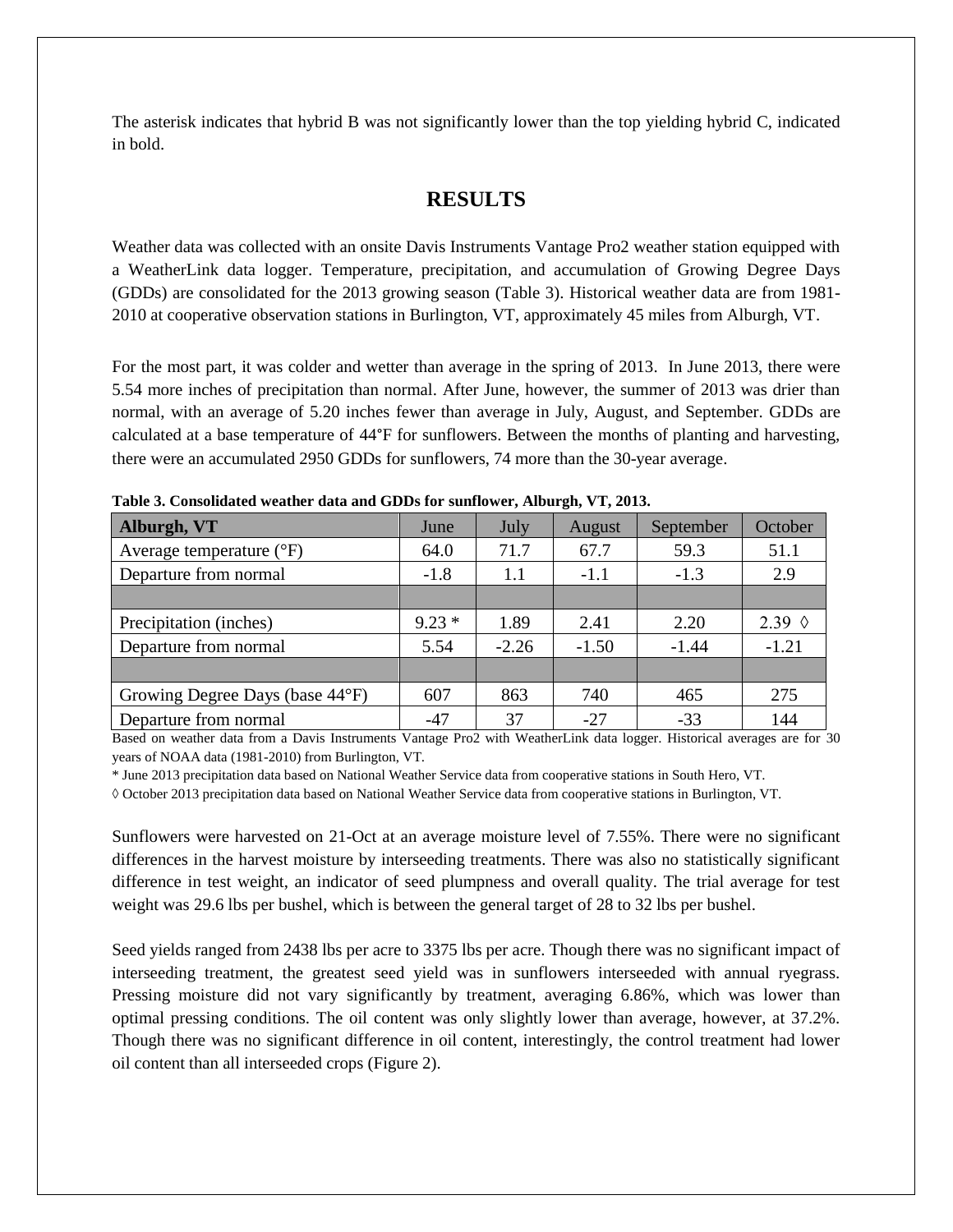|                           | $\cdot$             |                                    |                               | $\bullet$            |                            |                               |                      |
|---------------------------|---------------------|------------------------------------|-------------------------------|----------------------|----------------------------|-------------------------------|----------------------|
| Interseeding<br>treatment | Harvest<br>moisture | Test weight                        | Seed yield at<br>13% moisture | Pressing<br>moisture | O <sub>il</sub><br>content | Oil yield at 10%<br>moisture  |                      |
|                           | $\%$                | $\frac{1}{2}$ lbs bu <sup>-1</sup> | $\text{lbs}$ ac <sup>-1</sup> | $\%$                 | $\%$                       | $\text{lbs}$ ac <sup>-1</sup> | $\text{gal ac}^{-1}$ |
| Annual ryegrass           | 8.03                | 31.0                               | 3375                          | 6.80                 | 37.3                       | 1284                          | 168                  |
| Radish                    | 7.03                | 30.2                               | 3096                          | 6.57                 | 37.9                       | 1219                          | 160                  |
| Red clover                | 7.63                | 28.7                               | 2438                          | 7.53                 | 37.7                       | 956                           | 125                  |
| Control                   | 7.50                | 28.7                               | 2701                          | 6.53                 | 35.9                       | 1011                          | 132                  |
| LSD(0.10)                 | NS                  | NS                                 | <b>NS</b>                     | NS                   | NS                         | NS                            | <b>NS</b>            |
| Trial mean                | 7.55                | 29.6                               | 2903                          | 6.86                 | 37.2                       | 1117                          | 146                  |
|                           |                     |                                    |                               |                      |                            |                               |                      |

**Table 4. Yield and quality data for interseeded sunflowers, Alburgh, VT, 2013.**

NS – Treatments were not significantly different from one another (p=0.10).

Treatments shown in **bold** are top-performing in a particular column.



**Figure 2. Impact of interseeding treatment on oil content. Treatments did not differ significantly in oil content (p=0.10).**

Oil yield, which is a function of both seed yield and oil content, was greatest in the treatment interseeded with annual ryegrass, though this was not statistically different from other treatments (Figure 3). Plots seeded with annual ryegrass averaged oil yields of 1284 lbs per acre, or 168 gallons per acre. The trial average was 1117 lbs per acre, or 146 gallons per acre.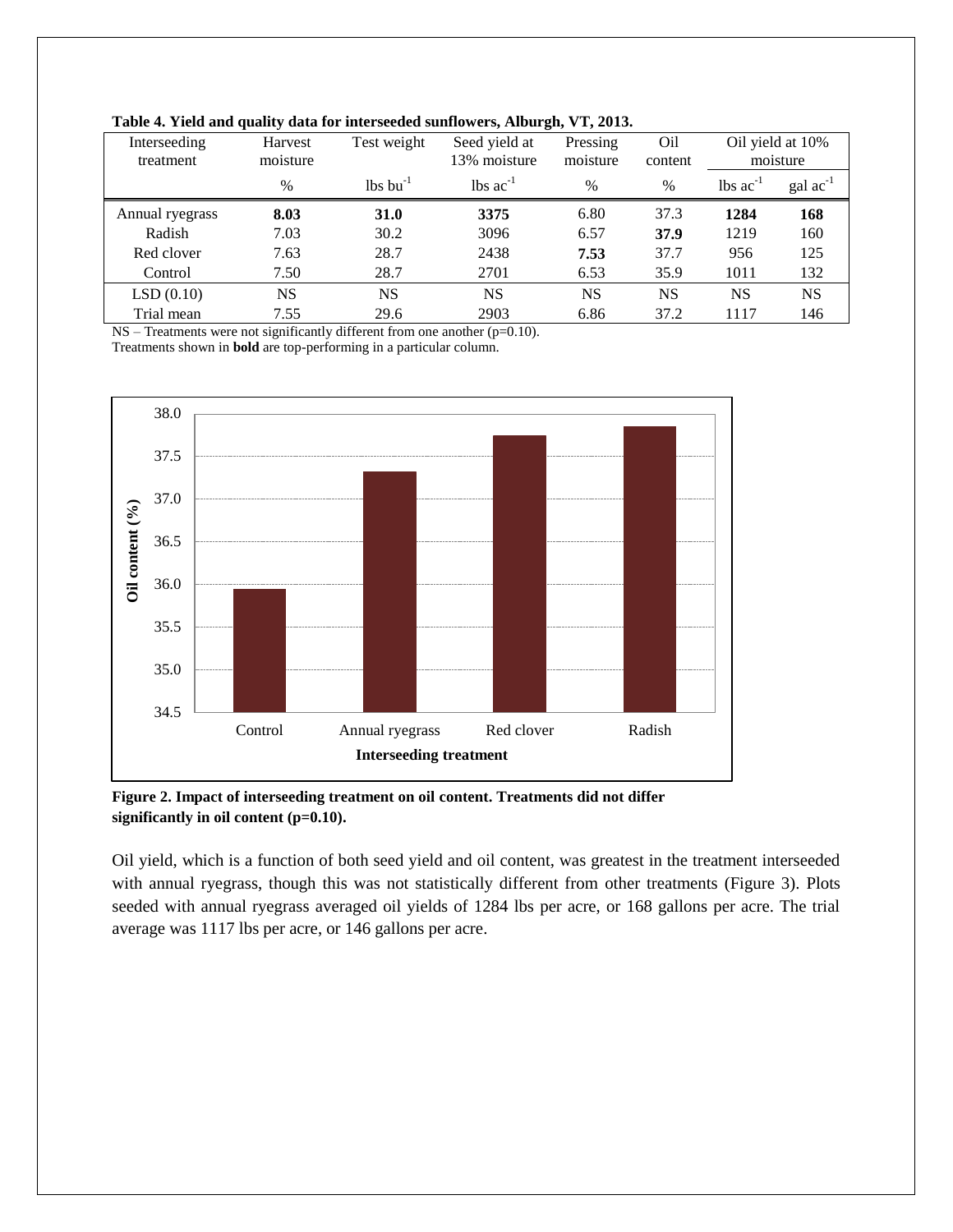

**Figure 3. Impact of interseeding treatment on seed and oil yields. There were no significant differences in yields by treatment (p=0.10).**

## **DISCUSSION**

Sunflower seed yields in this trial were high overall, averaging 2903 lbs per acre. Test weights were sufficient, compared to industry standards. Oil yields ranged from 125 to 168 gallons per acre. There were no statistically significant impacts of interseeding treatments. It is likely that the interseeded crops were planted too late, due to the wet soil conditions in June and the availability of the borrowed equipment. By the time cover crops were interseeded the sunflower crop had already closed its canopy. A closed canopy would have potentially kept the cover crop seed from establishing due to lack of sunlight reaching the soil surface. In addition, dry soil conditions following seeding may have also led to reduced cover crop germination. It is important to remember that these data represent only one year of research, and in only one location. More data should be generated and considered before making agronomic management decisions.

#### **ACKNOWLEDGEMENTS**

UVM Extension would like to thank Roger Rainville at Borderview Research Farm for his generous help implementing and maintaining this research trial. We would also like to acknowledge Katie Blair, Conner Burke, Ben Leduc, and Laura Madden of the UVM Extension Northwest Crops & Soils Program for their assistance with data collection and entry.